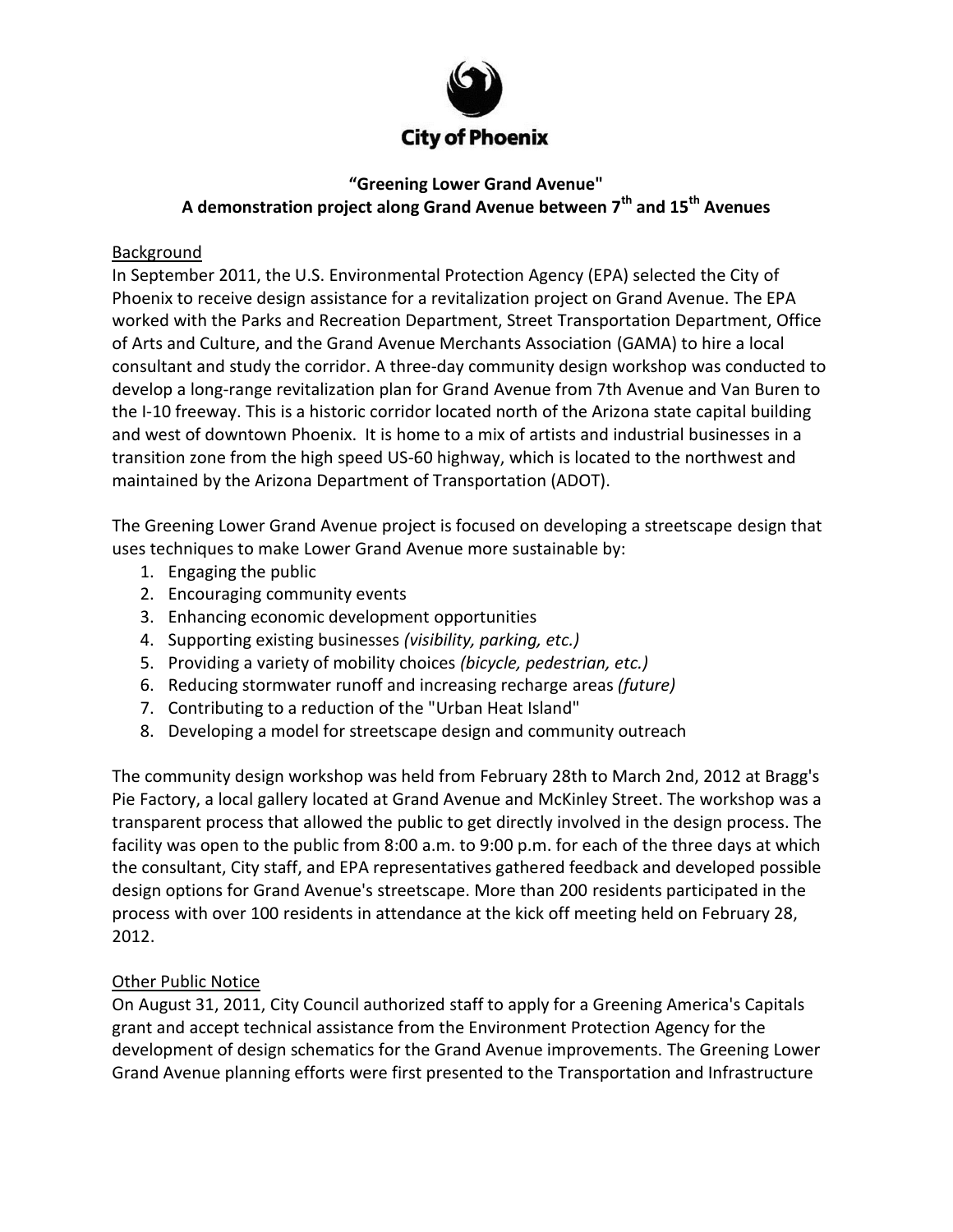Subcommittee on October 9, 2012; and to the Parks, Arts, Families and Seniors Subcommittee on October 24, 2012.

#### Recommendation

**The major concerns that the community expressed were high traffic speeds, the lack of onstreet parking, and the lack of bike lanes.** One of the proposals was to reconfigure the travel lanes on Grand Avenue to provide additional areas for parking, bike lanes, and pedestrians. This design focuses on enhancing the pedestrian environment through the potential incorporation of mid-block crossings, artistic way finding, and enhanced landscaping that may incorporate future water harvesting capabilities.

## Why A Demonstration Project?

The selected design will reconfigure the travel lanes on Grand Avenue to provide additional organized areas for parking, bike lanes, and pedestrians. The full permanent implementation of this plan would require significant reconstruction and generate significant cost impacts that are not currently budgeted. However, the Grand Avenue Merchants Association has expressed a desire to see some portion of the project advanced. In response, City staff developed a plan to install basic treatments that will provide a demonstration of the desired elements from the plan and utilize Complete Streets strategies along the corridor.

## Traffic Analysis

The current vehicular traffic volumes on Grand Avenue within the project limits are roughly 12,000 vehicles per day (with 6,000 vehicles in the northwest bound direction and 6,000 vehicles in the southwest bound direction) and the speed limit is 35 miles per hour. On average, one lane of traffic can carry approximately 10,000 vehicles per lane per day. With two through lanes on Grand Avenue, the new capacity is a total of 20,000 vehicles per day after the demonstration project is implemented. Grand Avenue is a high commuter corridor and so the driver expectancy is focused on throughput, however, the corridor can still accommodate the current traffic volumes but in a more organized fashion and at more appropriate speeds. Alternate routes from Grand Avenue at the end of US-60 are south on 19<sup>th</sup> Avenue to the Capitol Mall area and east on McDowell Road to the Central Avenue corridor.

#### **Schedule**

The demonstration project is anticipated to be completed by October 19th, 2013. Since the majority of the treatments are temporary in nature, this provides an opportunity for input on the refinement of elements or roadway layouts prior to full implementation.